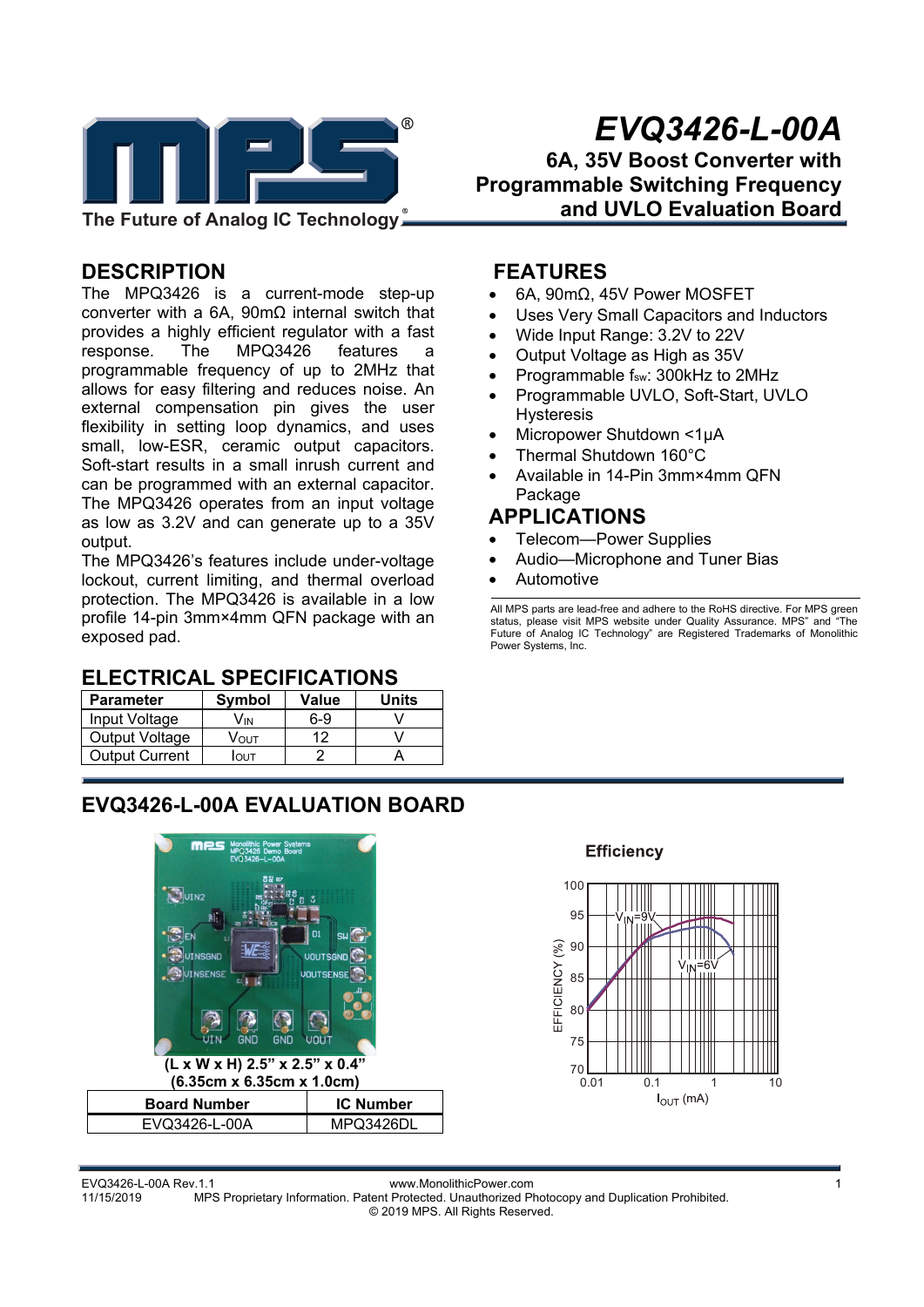

## **QUICK START GUIDE**

The output voltage of this board is set to 12V. The frequency is set to 600kHz. The board layout accommodates most commonly used inductors and output capacitors.

- 1. Preset the power supply to  $6V \leq$  VIN  $\leq 9V$ .
- 2. Turn the power supply off.
- 3. Connect the power supply terminals to:
	- a. Positive (+): VIN
	- b. Negative (-): GND
- 4. Connect the load to:
	- a. Positive (+): VOUT
	- b. Negative (-): GND
- 5. Make sure the CN1 jumper is installed
- 6. Turn the power supply on after making the connections.
- 7. The MPQ3426 is enabled on the evaluation board once VIN is applied.
- 8. The output voltage VOUT can be changed by varying R2. Calculate the new value using the formula: R2 =  $(\frac{v_{\text{OUT}}}{v})$  $R2 = (\frac{V_{\text{OUT}}}{V_{\text{FB}}} - 1) \times R3$

Where VFB = 1.225V and R3=20kΩ

9. The frequency can be changed by adjusting R5. The formula is:  $F_{\text{SET}} = 23 \times (R5^{-0.86})$ 

Where FSET is in MHz and R5 is in  $k\Omega$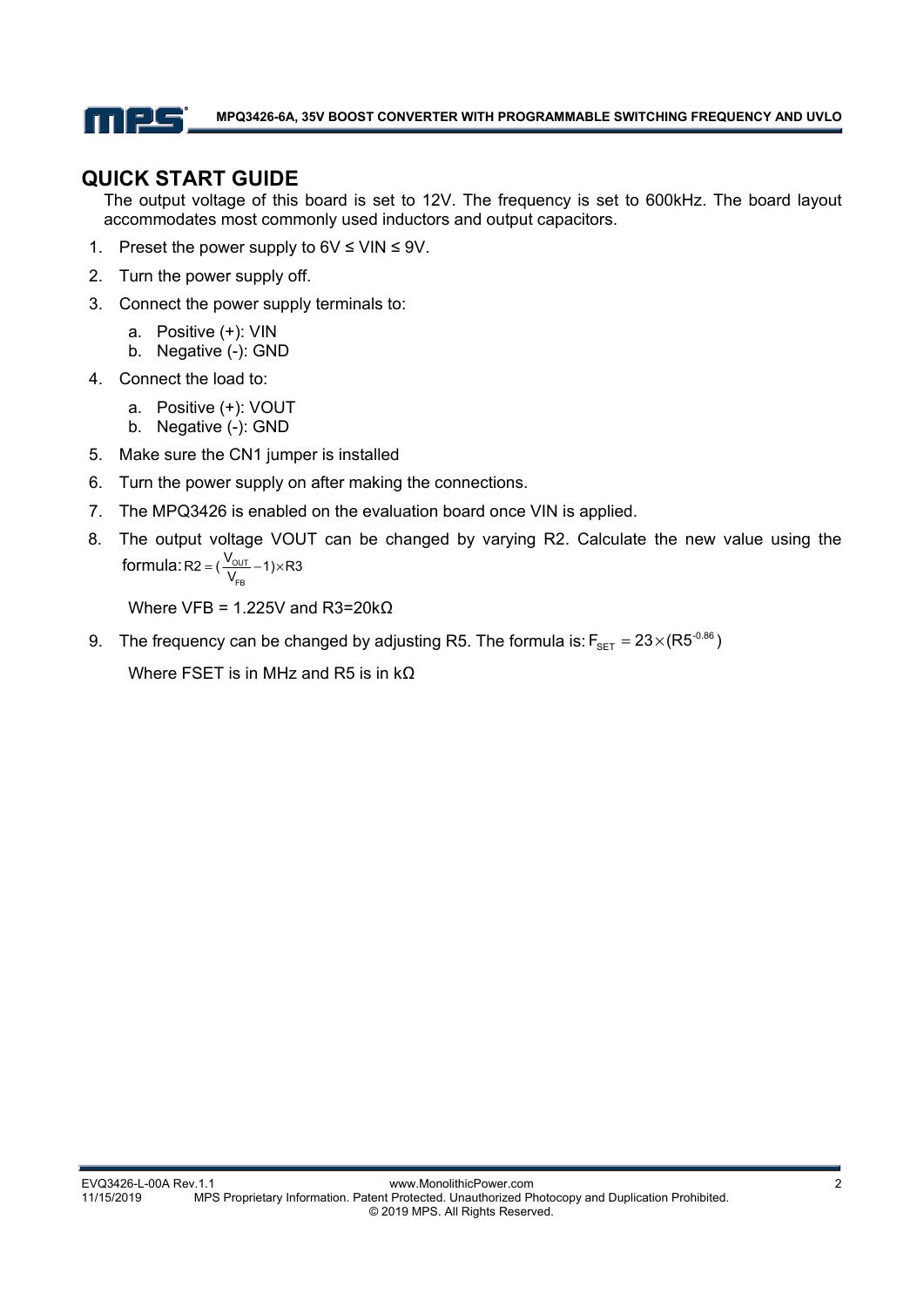

# **EVALUATION BOARD SCHEMATIC**

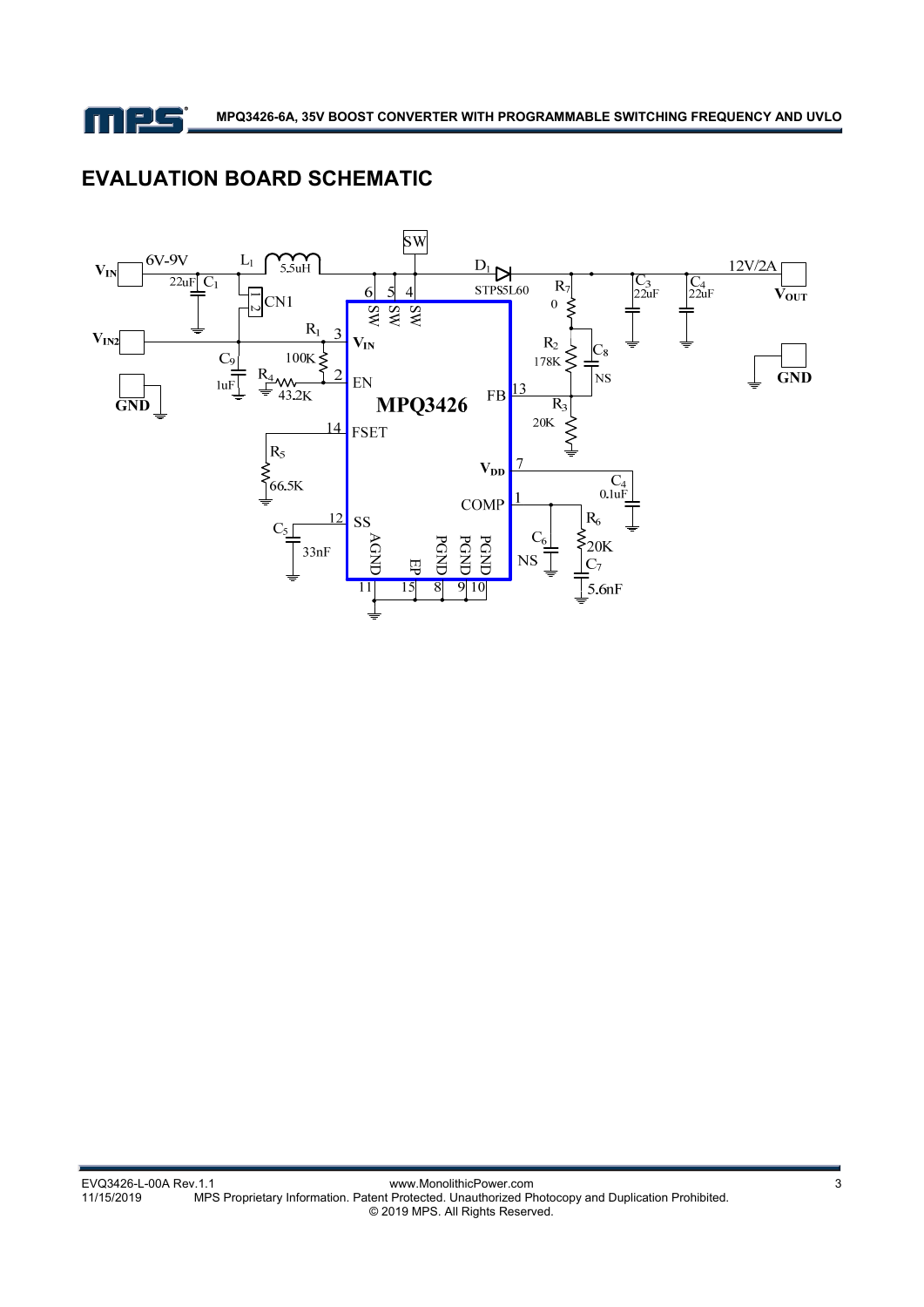

| Qty            | Ref                   | <b>Value</b> | <b>Description</b>                     | Package         | <b>Manufacturer</b> | <b>Manufacturer P/N</b> |
|----------------|-----------------------|--------------|----------------------------------------|-----------------|---------------------|-------------------------|
| 1              | C <sub>1</sub>        | $22\mu F$    | Ceramic Cap., 50V,<br>10%, X7R         | 1210            | muRata              | GRM32ER71H226ME15L      |
| 1              | C <sub>2</sub>        | $0.1\mu F$   | Ceramic Cap., 25V,<br>10%, X7R         | 0603            | muRata              | GCJ188R71E104KA12D      |
| $\overline{2}$ | C3, C4                | $22\mu F$    | Ceramic Cap., 25V,<br>10%, X5R         | 1210            | muRata              | GRM21BR61E226ME44L      |
| 1              | C <sub>5</sub>        | 33nF         | Ceramic Cap., 16V,<br>10%, X7R         | 0603            | muRata              | GRM188R71C333KA01D      |
|                | C6, C8                | <b>NS</b>    |                                        | 0603            |                     |                         |
| 1              | C7                    | 5.6nF        | Ceramic Cap., 25V,<br>10%, X7R         | 0603            | muRata              | GRM188R71H562KA01D      |
| 1              | C <sub>9</sub>        | $1\mu F$     | Ceramic Cap., 25V,<br>10%, X7R         | 0603            | muRata              | GCM188R71E105KA64D      |
| 1              | CN <sub>1</sub>       |              | 2 Pin Header, 2.54mm                   | 2.54mm          | <b>Sullins</b>      | PCC02SAAN               |
| $\mathbf{1}$   | CN <sub>1</sub>       | <b>SHUNT</b> | Short Jumper, 2.54mm                   | 2.54mm          | <b>Sullins</b>      | STC02SYAN               |
| 1              | D <sub>1</sub>        | STPS5L6<br>0 | Schottky Diode, 60V, 5A                | <b>SMB</b>      | <b>ST Microelec</b> | STPS5L60U               |
| $\Omega$       | J <sub>1</sub>        | <b>NS</b>    |                                        |                 |                     |                         |
| 1              | L1                    | $5.5\mu H$   | Inductor, Idc10A, Rdc<br>$10.3m\Omega$ | 10.5x10.<br>5mm | Wurth               | 744325550               |
| 1              | R <sub>1</sub>        | 100k         | Film Res., 5%                          | 0603            | Yageo               | RC0603JR-07100KL        |
| 1              | R <sub>2</sub>        | 178k         | Film Res., 1%                          | 0603            | Yageo               | RC0603FR-07178L         |
| $\overline{2}$ | R3,<br>R <sub>6</sub> | 20k          | Film Res., 1%                          | 0603            | Yageo               | RC0603FR-0720KL         |
| 1              | R <sub>4</sub>        | 43.2k        | Film Res., 5%                          | 0603            | Yageo               | RC0603JR-0743K2L        |
| 1              | R <sub>5</sub>        | 66.5k        | Film Res., 5%                          | 0603            | Yageo               | RC0603JR-0766K5L        |
| $\mathbf{1}$   | R7                    | 0Ω           | Film Res., 5%                          | 0603            | Yageo               | RC0603JR-070RL          |
| 1              | U <sub>1</sub>        |              | <b>Boost Converter</b>                 | QFN14,3<br>x4mm | <b>MPS</b>          | MPQ3426 R12             |

## **EVQ3426-L-00A BILL OF MATERIALS**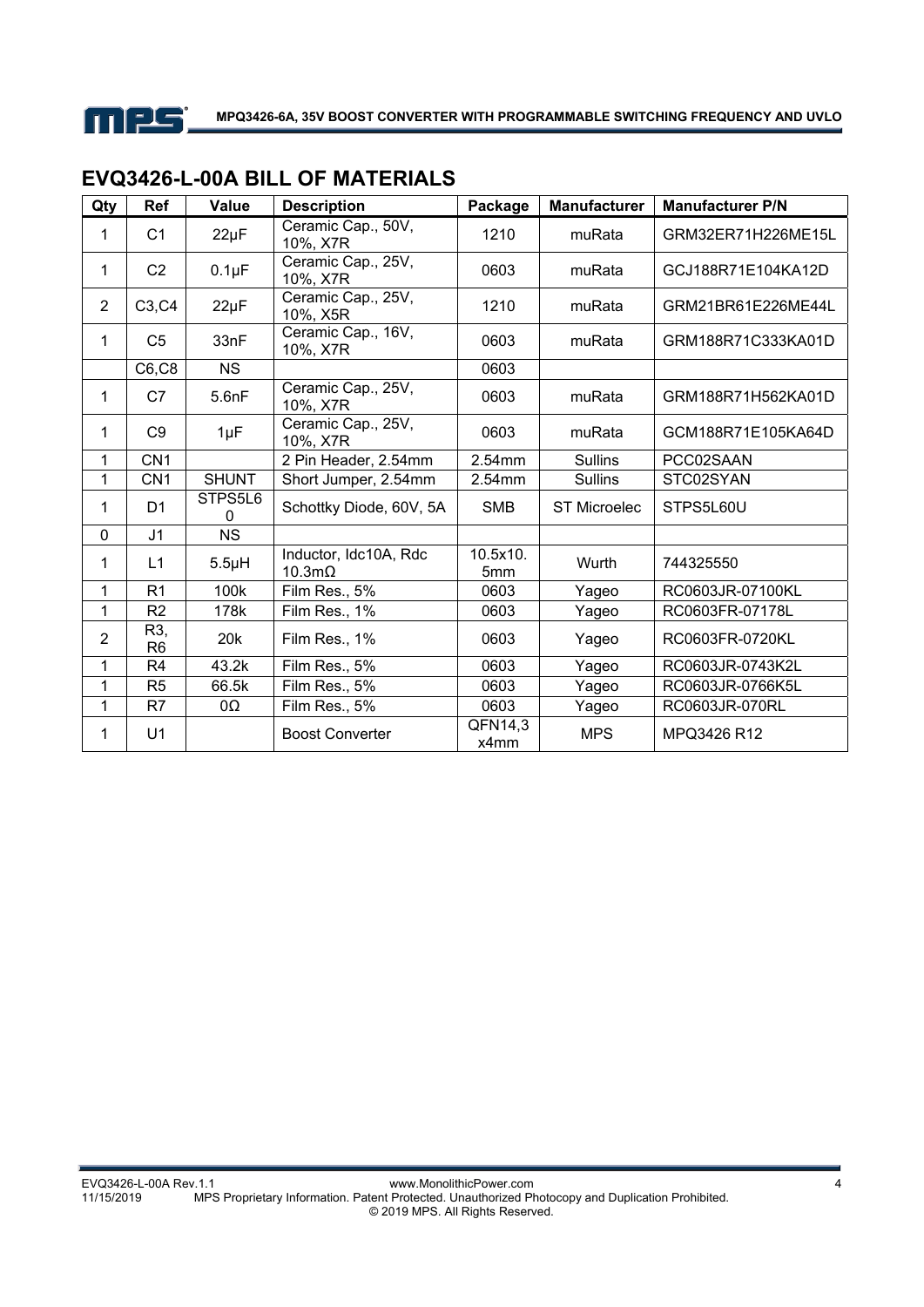

# **EVB TEST RESULTS**

**Performance waveforms are tested on the evaluation board.** 





#### **Load Regulation**



**Case Temperature Rising** vs Load Current



V<sub>FB</sub> Voltage vs. TA



I<sub>Q</sub> Current vs. TA



**Current Limit vs. TA** 



V<sub>IN</sub> UVLO Voltage vs. TA



#### F<sub>SW</sub> Frequency vs. TA



EVQ3426-L-00A Rev.1.1 www.MonolithicPower.com 5 MPS Proprietary Information. Patent Protected. Unauthorized Photocopy and Duplication Prohibited. © 2019 MPS. All Rights Reserved.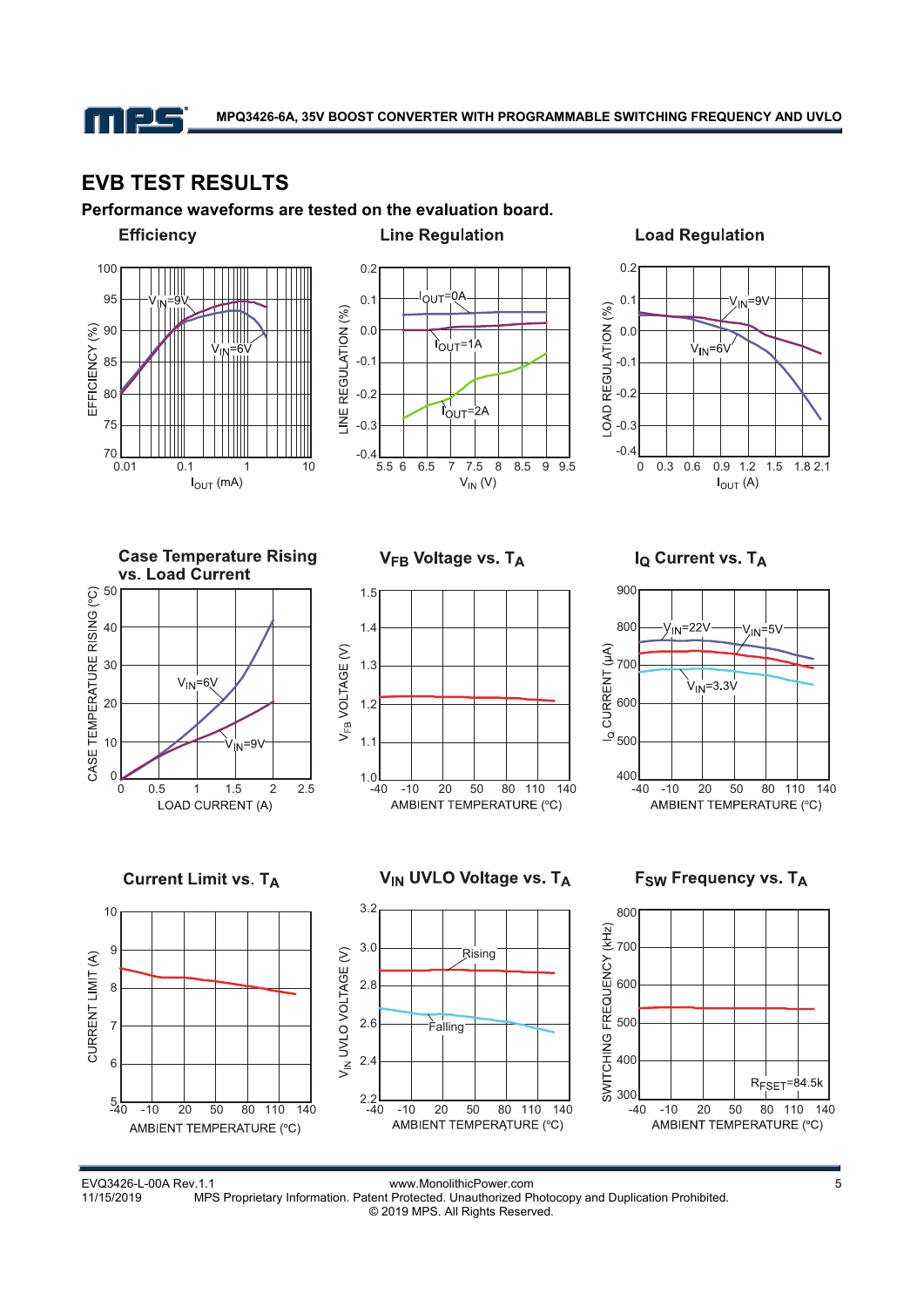

## **EVB TEST RESULTS** *(continued)*

#### **Performance waveforms are tested on the evaluation board.**



EVQ3426-L-00A Rev.1.1 www.MonolithicPower.com 6 MPS Proprietary Information. Patent Protected. Unauthorized Photocopy and Duplication Prohibited. © 2019 MPS. All Rights Reserved.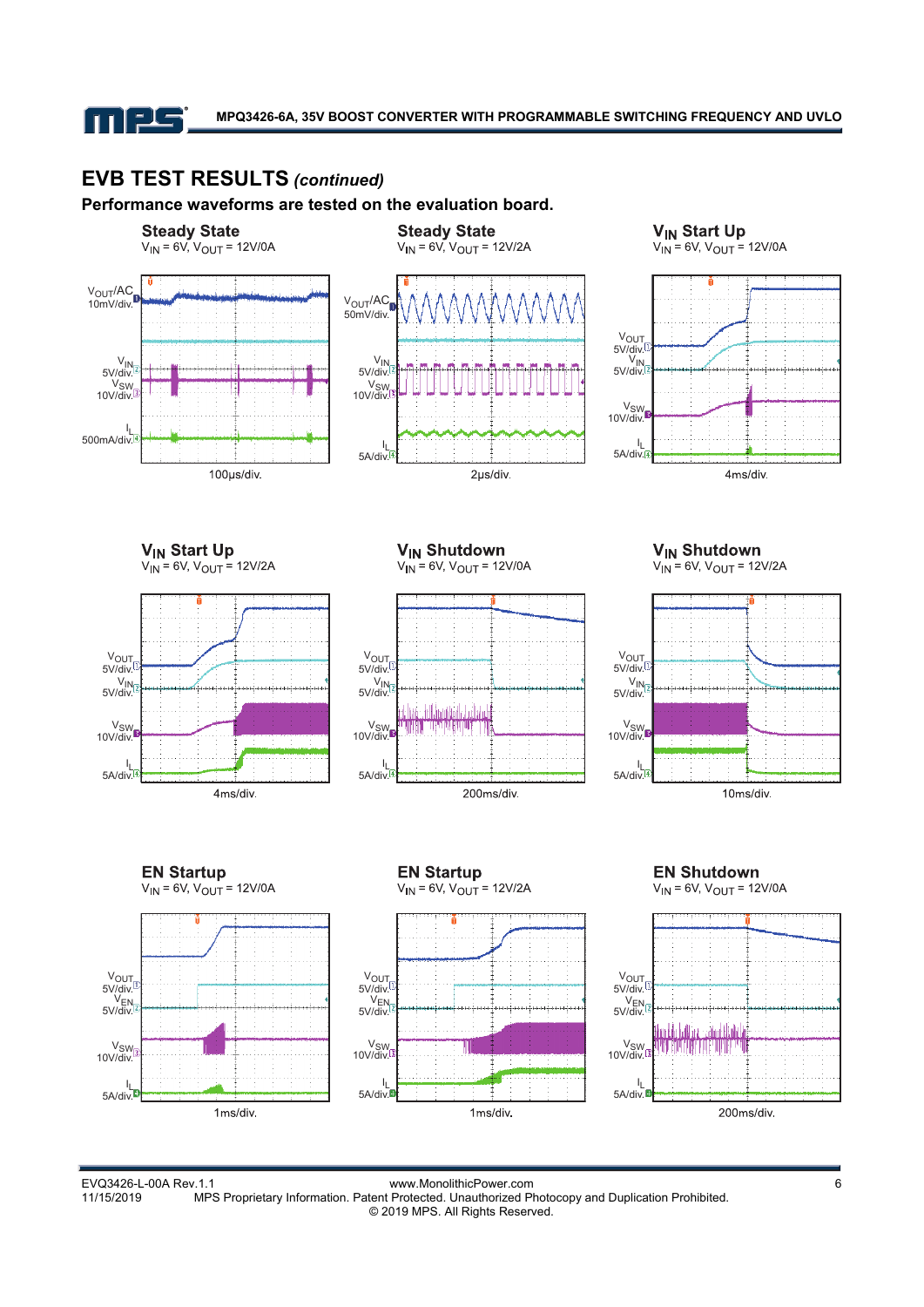

# **EVB TEST RESULTS** *(continued)*